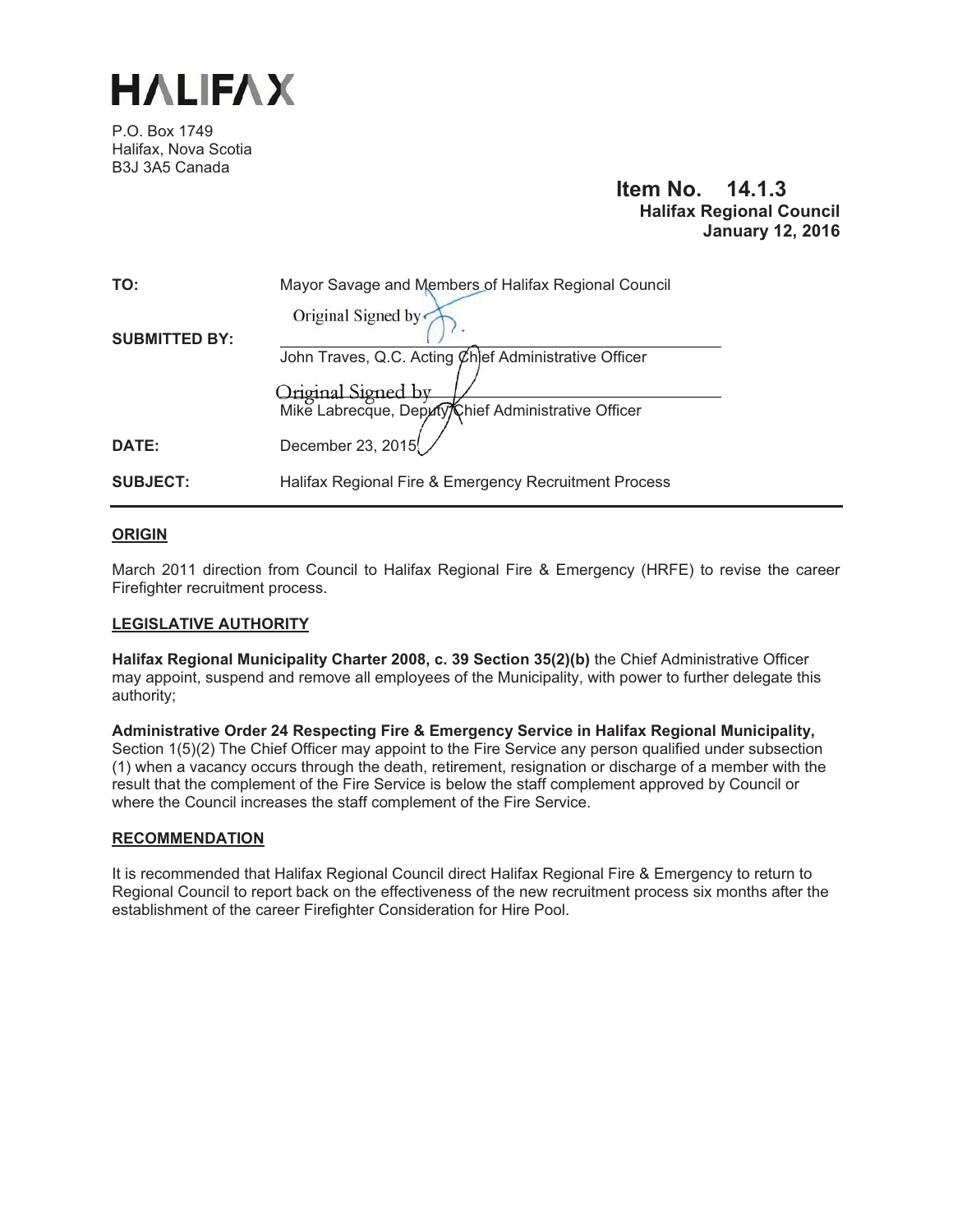# **BACKGROUND**

In 2007, Halifax Regional Fire & Emergency (HRFE) conducted a career Firefighter recruitment process which resulted in the creation of an eligibility list without an expiration date. In March 2011, a review of the process and outstanding eligibility list was undertaken which resulted in Halifax Regional Council directing HRFE to return to Council in six months with a revised recruitment process in consideration of operational requirements, forecasted hiring needs and industry best practices while also incorporating the following:

- Fairness and transparency of the process, requirements and standards against which candidates will be measured.
- An outreach strategy aimed at attracting candidates from the various communities within HRM, including the protected groups (Aboriginal Persons, Females, Racially Visible Persons and Persons with Disabilities).
- Consider developing an option to assess HRFE volunteer candidates to recognize their training and experience acquired through time served as a volunteer Firefighter.

In December 2011, it was determined that the existing career Firefighter eligibility list would not be expired. With this decision, there was no requirement to establish a new recruitment process until the existing career Firefighter eligibility list was exhausted. Currently, three candidates remain on the eligibility list. Therefore, HRFE will undertake a career Firefighter recruitment process in 2016.

#### **DISCUSSION**

As directed by Council, the following items were considered in the development of a new career Firefighter recruitment process:

#### Forecasted Operational Requirements

Currently, there are 16 vacant positions. Based on historic retirement trends, another 12 to 16 retirements may occur by the end of 2016.

Career Firefighter recruit training currently takes place over a sixteen-week-period (including pre-course preparation) and is delivered to a maximum of 16 career recruits at a time. HRFE is able to run two recruitment training sessions each year, for a maximum annual hire of thirty-two (32) Firefighters.

Based on all of these considerations, we anticipate the hire of between 16 and 32 Firefighters between April 1, 2016 and March 31, 2017.

#### Industry Best Practices

HRFE conducted an industry best practice review with eight major municipalities across Canada. The findings show that the minimum application requirements vary, with some municipalities calling for the National Fire Protection Association (NFPA) 1001 and 1002 certification from a recognized training institution for applicants to be considered, while others require Grade 12 or equivalent and opt to train recruits to NFPA standards upon hire. There is consistency across the municipalities contacted in the use of aptitude testing, physical abilities testing, panel interviews, and medical assessment in the selection process. The security clearance requirements also vary from one municipality to another and may include criminal records check, drivers abstract, integrity interviews, and polygraph.

#### Fairness & Transparency in the Recruitment Process

HRFE will undertake a merit based recruitment and selection process. This process will include aptitude testing, physical abilities testing, and a panel interview. The skills, abilities and competencies measured through each of these phases are in alignment with the requirements for the position of Firefighter.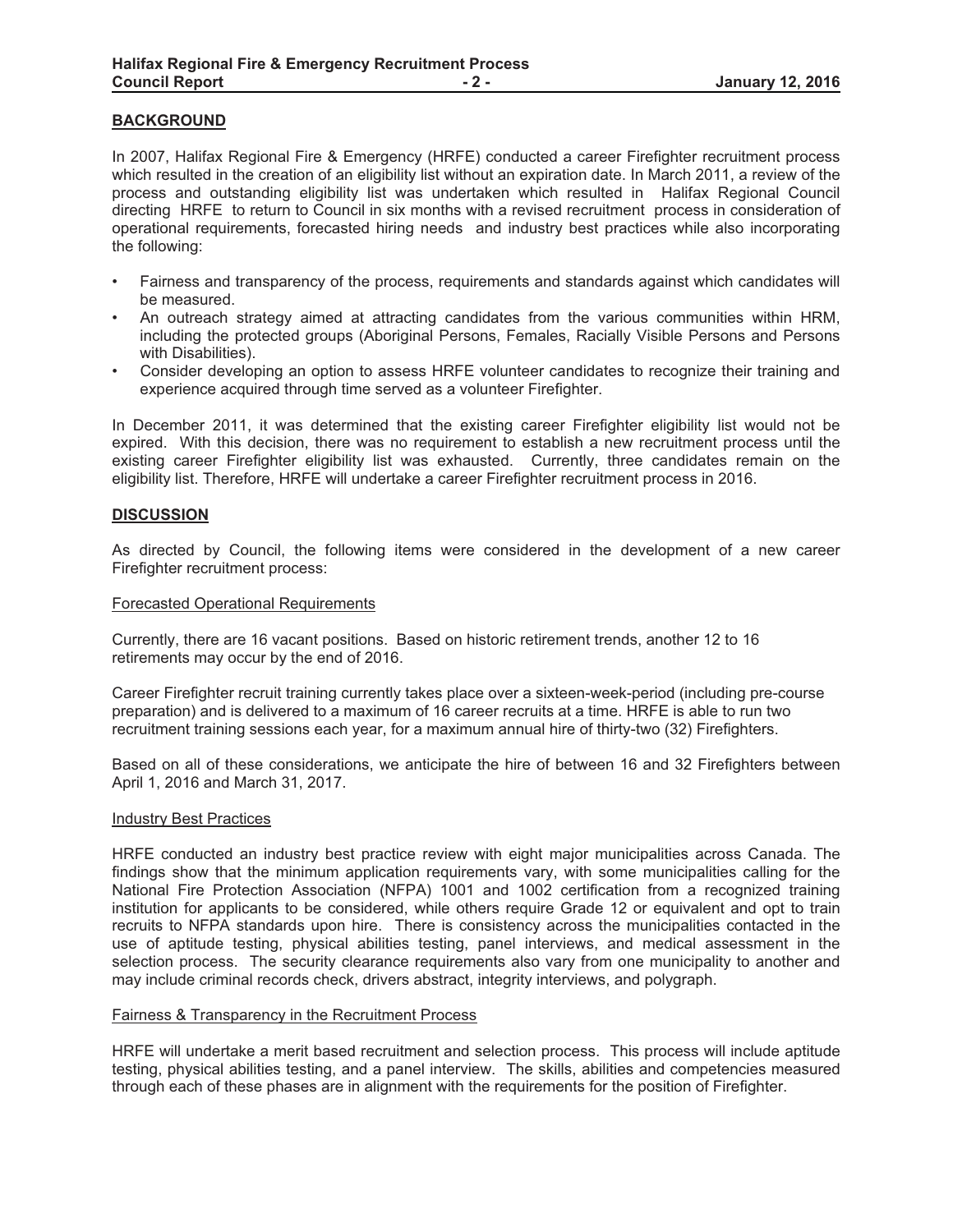When the general recruitment call is issued, an outline of the recruitment process and associated timelines will be published. Frequently Asked Questions and links to all applicable information will be posted on the on halifax.ca website with a link to HRFE website. This will allow applicants an opportunity to prepare and plan accordingly. The step by step process is outlined in Appendix A - HRFE Career Firefighter Selection Process (2016).

HRFE has undertaken a number of revisions to the career Firefighter recruitment process intended to remove identified barriers by eliminating the need for post-secondary certification and all costs previously incurred by candidates at various phases of the selection process. This provides opportunity for a broader pool of applicants to pursue a career as a Firefighter with HRFE. Minimum qualifications to apply are:

- -Grade 12 education or equivalent.
- - Nova Scotia Class 5 Driver's License (or equivalent from another province) with driver's abstract demonstrating a safe and responsible driving record.
- Criminal record check with no job-related convictions of a criminal offense for which a pardon has not been granted.
- - Ability to communicate clearly in English (oral and written form) under demanding, high-pressure situations.

Applicants who meet these screening requirements will proceed to the first phase of the selection process, a written Firefighter aptitude test which is in alignment with the competencies required for this position. An aptitude test is used as part of the selection process by all eight municipalities contacted during the best practice review. Using the generally accepted ratio of three candidates for every vacancy, the top 150 candidates who meet the minimum cut off score in the aptitude test will move forward. The second phase of the selection process is physical abilities testing based on *bona fide* occupational requirements for Firefighters and is used as part of the selection process by all eight municipalities contacted during the best practice review. The top 100 candidates who successfully complete the physical abilities testing and meet the minimum cut off score will move to the third phase in the selection process, a panel interview.

Candidates who successfully complete the first three phases of the selection process will be placed in a Consideration for Hire Pool. As operational requirements dictate, candidates will move through the remaining phases in the selection process:

- reference checks
- criminal records & drivers abstract checks
- $\bullet$ integrity interview
- medical assessment

The Consideration for Hire Pool will remain in effect for one year, expiring on March 31, 2017. However, if currently unknown operational requirements dictate, the Consideration for Hire Pool expiration date may be extended to March 31, 2018. If the operational requirements exceed the number of candidates in the Consideration for Hire Pool, additional qualified candidates may be moved forward through the selection process.

# Outreach & Community Representation

HRFE is committed to fairness throughout the hiring process and in having recruit classes representative of the communities we serve. This will be achieved through community outreach efforts, removal of identifiable barriers, and consideration of all designated groups when making decisions regarding the make-up of recruit classes.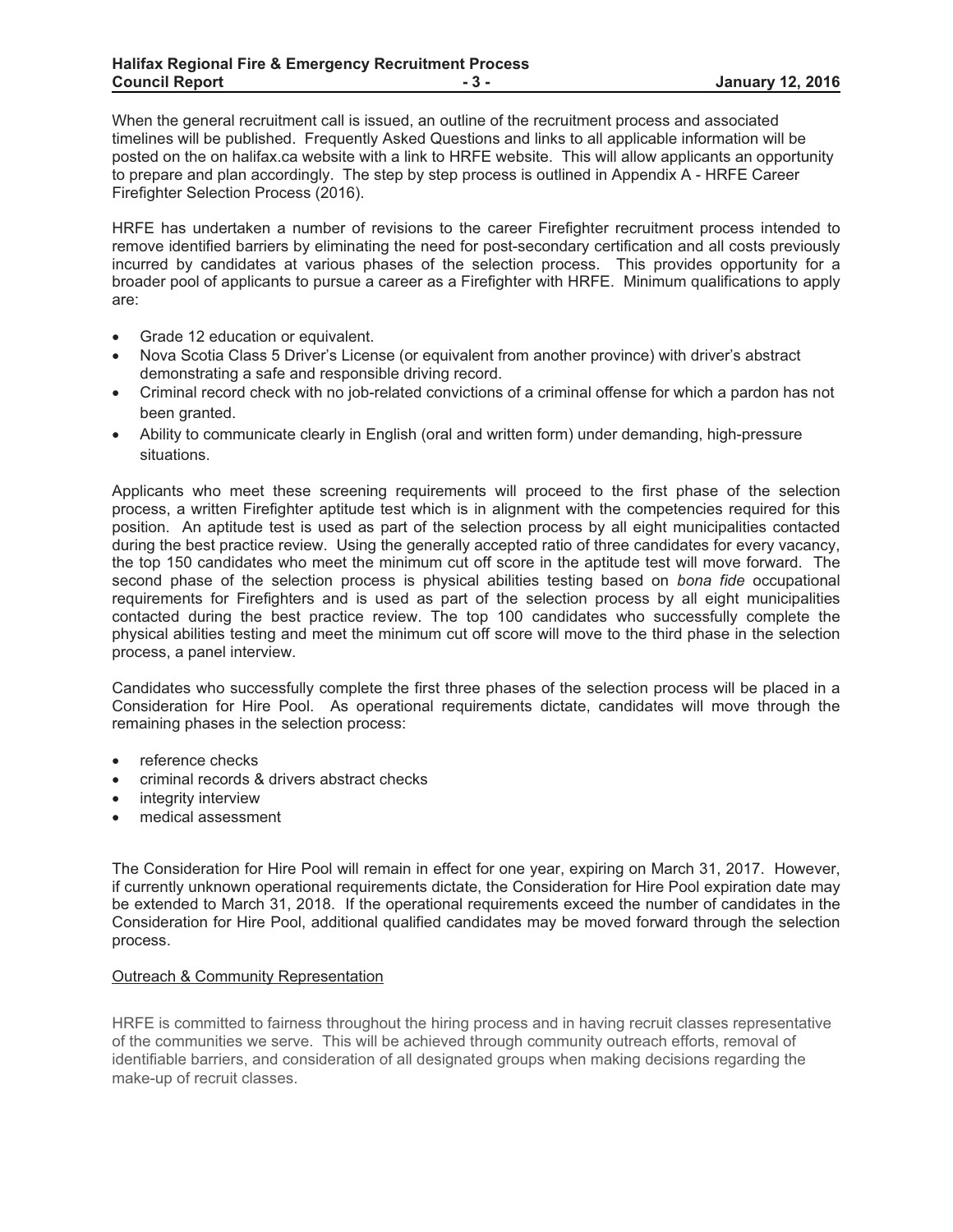HRFE has convened an Outreach Committee. Committee members are actively engaging with members of the African Nova Scotian Community, Aboriginals, new Canadians, LGBTQ communities and women who are interested in becoming Firefighters, to encourage individuals from these communities to consider a career in the fire service. The work of the Outreach Committee will be an ongoing effort.

In consideration of feedback received following the 2007 career Firefighter recruitment process, HRFE has eliminated all candidate costs associated with the career Firefighter recruitment and selection process. As previously mentioned, HRFE has also eliminated the requirement for Firefighter Level 1 and first-aid certification to enter the selection process. In advance of the upcoming recruitment, information sessions will be held to ensure all applicants have access to information and resources to assist them in preparing for the selection process.

It is the expectation of HRFE that these efforts will result in the number of applicants and recruits from the aforementioned groups being representative of the community. HRFE will return to Council in six months to provide an update on the effectiveness of the outreach efforts in attracting candidates who self-identify as female, visible minority, Aboriginal or persons with disabilities.

#### Consideration for Volunteers

Volunteers play an important role within HRFE, with twenty-four fire stations within the Halifax Regional Municipality fully supported by HRFE volunteer members and another seventeen composite fire stations supported in part by volunteer members. To train and equip each volunteer member, HRFE spends several thousand dollars and numerous resources in providing the volunteer members with the training required to be a volunteer Firefighter. Many individuals become volunteers with HRFE in the hope it will afford them the opportunity to transition to the role of career Firefighter at some point. Our statistics show that the attrition point for many volunteers occurs between one and five years of volunteer service.

In recognition of their volunteer service, and to encourage increased and continued participation in the HRFE volunteer service, HRFE volunteers in good standing who meet the minimum cut off score in the aptitude test at phase 1 of the selection process will be awarded up to five percentage points (5%) to be added to their score. HRFE volunteers will receive one percentage point (1%) for each year of volunteer service in accordance with HRFE Policy P-044 Participation Requirements for Active Membership Status for Volunteer Firefighters (Appendix B), up to a maximum of five percentage points (5%). These additional points may impact placement of an HRFE volunteer Firefighter in the top 150 candidates moving to phase 2 of the selection process. Additionally, the training and experience acquired through time served as an HRFE volunteer Firefighter should make these volunteer candidates more familiar with the components in the physical abilities testing, as they are based on actual tasks a Firefighter may perform at a fire scene.

#### **FINANCIAL IMPLICATIONS**

The anticipated cost to administer the recruitment and selection process is approximately \$75,000. These funds will come from the approved HRFE 2015/16 operating budget.

The first hire from this recruitment process will be September 2016. This hire will address the twelve current Firefighter vacancies and anticipated vacancies which are funded through the current wage model.

This report complies with the Municipality's Multi-Year Financial Strategy, the approved Operating, Project and Reserve budgets, policies and procedures regarding withdrawals from the utilization of Project and Operating reserves, as well as any relevant legislation.

#### **COMMUNITY ENGAGEMENT**

N/A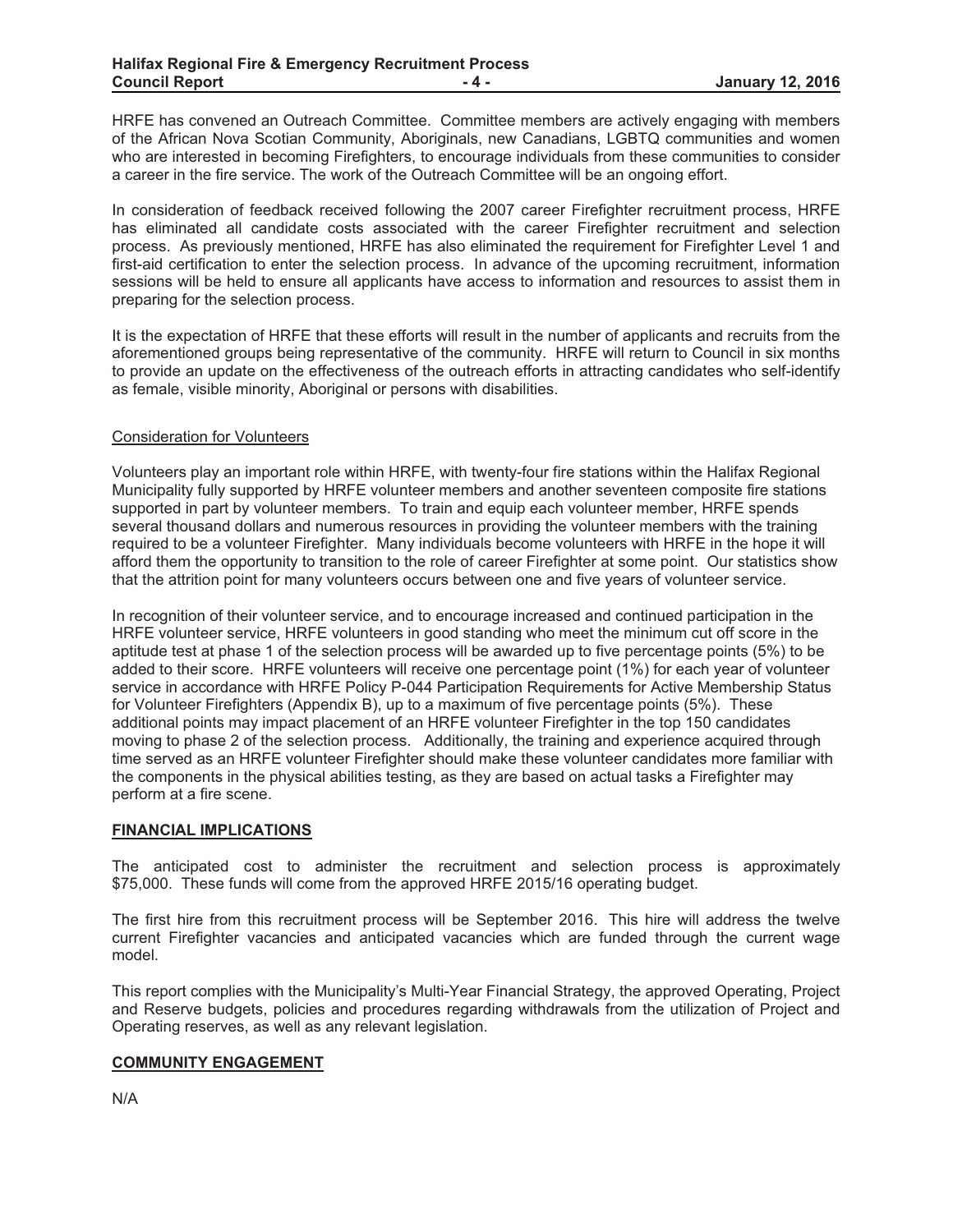# **ENVIRONMENTAL IMPLICATIONS**

N/A

#### **ALTERNATIVES**

The March 2011 directive from Council was for HRFE to develop a new recruitment process. Therefore, we have not identified any other options at this time.

# **ATTACHMENTS**

Appendix A – HRFE Career Firefighter Selection Process (2016) Appendix B – Policy P-044

A copy of this report can be obtained online at http://www.halifax.ca/council/agendasc/cagenda.php then choose the appropriate meeting date, or by contacting the Office of the Municipal Clerk at 902.490.4210, or Fax 902.490.4208.

| Report Prepared by:    | Phil McNulty, Executive Officer, Halifax Regional Fire & Emergency, 902-490-6255                 |  |  |
|------------------------|--------------------------------------------------------------------------------------------------|--|--|
| Report Approved by:    |                                                                                                  |  |  |
|                        | Doug Trussler, Chief, Halifax Regional Fire & Emergency; 902-490-4239                            |  |  |
|                        |                                                                                                  |  |  |
|                        | Catherine Mullally, Director, Human Resources, 902-490-7239                                      |  |  |
|                        |                                                                                                  |  |  |
|                        | Martin Ward, Q.C., Acting Director, Legal, Insurance & Risk Management Services,<br>902-490-4232 |  |  |
| Financial Approval by: |                                                                                                  |  |  |
|                        | Amanda Whitewood, Director of Finance and Information Technology/CFO, 902-490-6308               |  |  |
|                        |                                                                                                  |  |  |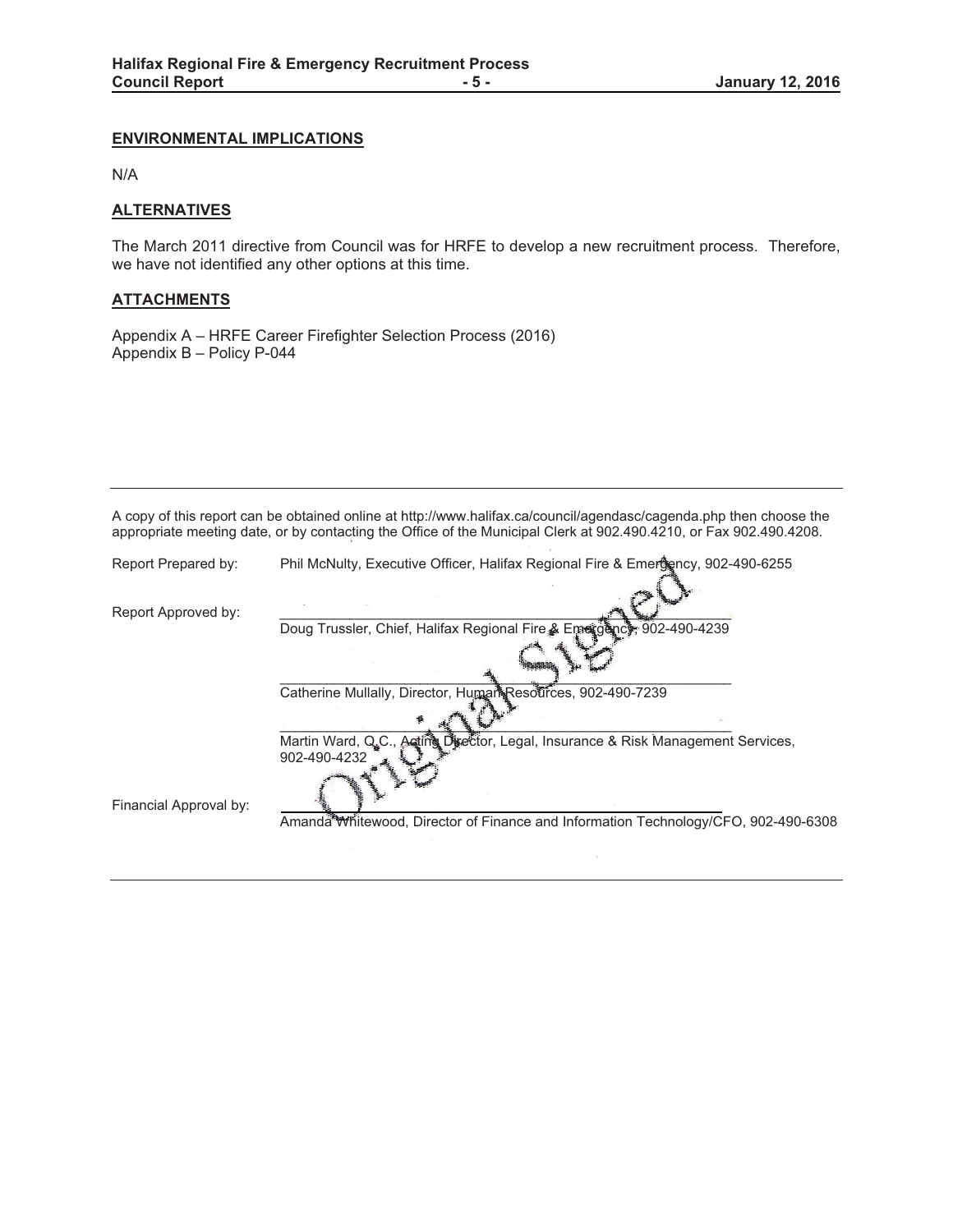# **Appendix A - HRFE Career Firefighter Selection Process (2016)**

# Please note timelines are tentative and may be adjusted prior to the issue of the general recruitment call.

# **Application** (Jan 14-30, 2016)

- General recruitment call issued. Posted on halifax.ca website with a link to HRFE website, complemented by social media and other advertising.
- Job posting will outline all steps in the recruitment and selection process and provide projected schedule for each step.
- Interested citizens will apply through the on-line applicant tracking system.

#### **Written Aptitude Test** – Phase 1 (Feb 15-19, 2016)

- Applicants who meet minimum qualifications are screened in to write entry level Firefighter aptitude test.
- The aptitude test measures reading comprehension, mathematical reasoning, map reading, writing ability, interpersonal skills, teamwork, logical reasoning, mechanical aptitude and spatial rotation ability.
- Test scored by vendor. Results provided to HRFE.
- Cut-off score of 70%.
- Top 150 candidates proceed to Phase 2.

# **Physical Abilities Testing** - Phase 2 (March 7-11)

- Gledhill Firefighter Abilities Protocol based on Firefighter bona fide (job-related) occupational requirements.
- Testing proctored and scored by Kinesiologists through an external service provider. Results provided to HRFE.
- Candidates must successfully complete all components.
- Scored based on time to complete.
- Cut-off score of 70%
- Top 100 candidates who successfully complete the testing proceed to Phase 3.

#### **Panel Interview** – Phase 3 (April 1-May 15, 2016)

- Panel interview conducted by two representatives of HRFE and a Sr. Human Resources Consultant.
- Behavioural & situational questions based on core competencies for the position.
- Candidates must achieve cut off score of 70% to be considered for Phase 4.

#### **Consideration for Hire Pool – Phase 4 (June 1, 2016)**

- Candidates who successfully complete Phases 1-3 will be given an overall weighted score based on the following formula:
	- 20% of aptitude test score
	- 30% of physical abilities test score
	- 50% of panel interview score
- Candidates who achieve an overall minimum cut off score of 70% will be placed in a Consideration for Hire Pool.
- **The Consideration for Hire Pool will remain in effect for one year, expiring on March 31, 2017.** However, if currently unknown operational requirements dictate, the Consideration for Hire Pool expiration date may be extended to March 31, 2018.
- Candidates move through the remaining phases in the selection process as operational requirements dictate the need to hire a recruit class.
- Placement in the Consideration for Hire Pool is not a guarantee of future employment. This is a highly competitive process and not all candidates who meet the minimum cut off score will be hired. Hiring will be dictated by operational requirements.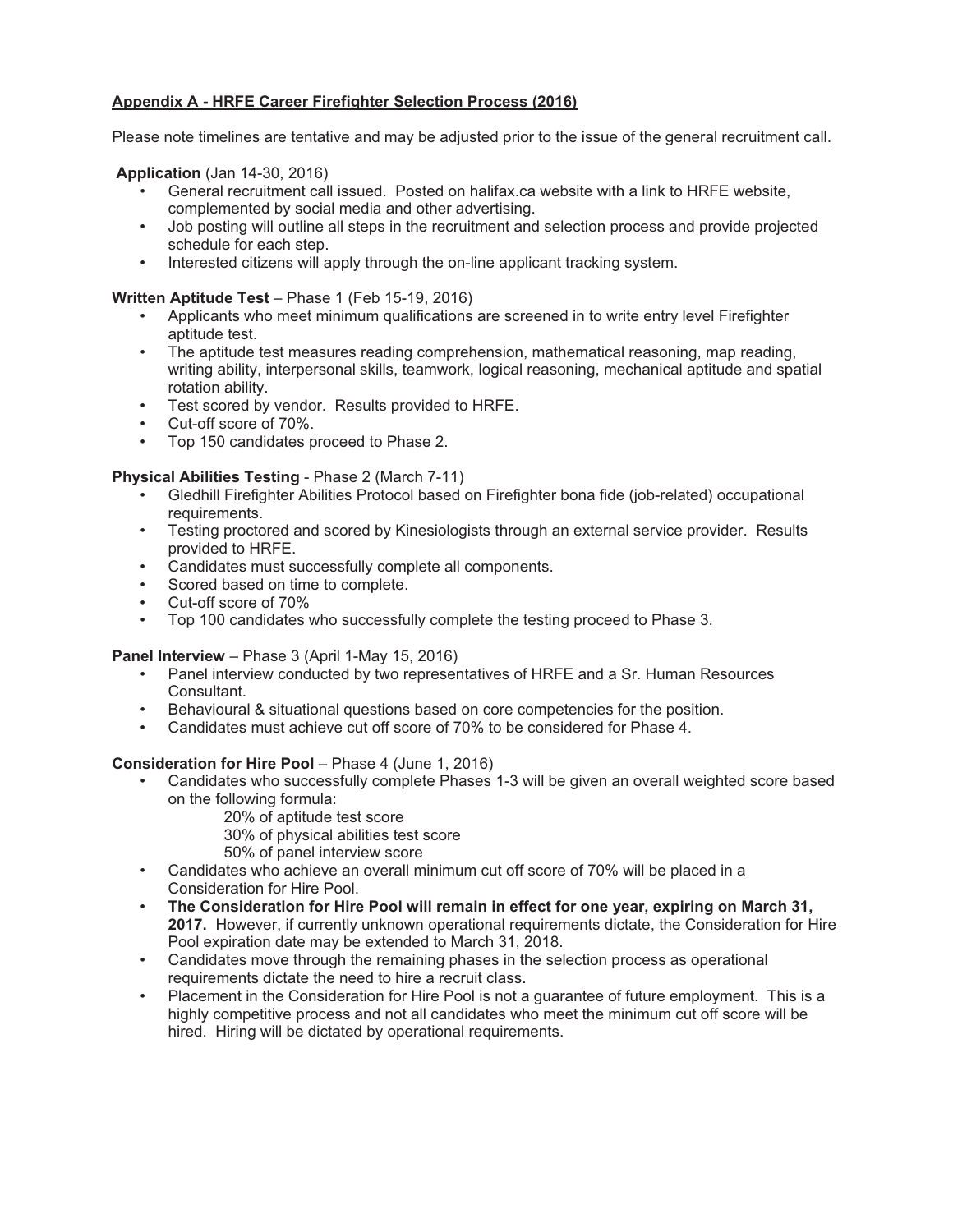#### **Security Clearance** – Phase 5

- Criminal Records Check, Child Abuse Registry Check and Drivers Abstract.
- Employment Reference Checks.<br>• Candidates may be eliminated at
- Candidates may be eliminated at this phase if the results do not meet position requirements.
- Conducted by an external service provider. Results provided to HRFE.

#### **Integrity Interview** – Phase 6

- Integrity Interview Questionnaire completed by candidates.
- Integrity Interview conducted through external service provider. Results provided to HRFE.
- Integrity Interview is designed to elicit truthful information from the candidate and to gain insight in to an applicant's possible participation in behaviours that are not aligned with the requirements of the position.
- Candidates may be eliminated at this phase.

# **Medical Evaluation** – Phase 7

- Based on National Fire Protection Association 1582 Standard on Comprehensive Occupational Medical Program for Fire Departments.
- Conducted by medical practitioners through external service provider. Fit for Duty document provided to HRFE.
- Candidates may be eliminated at this phase.

# **Offer of Employment**

• Issued to candidates upon successful completion of all phases of the selection process.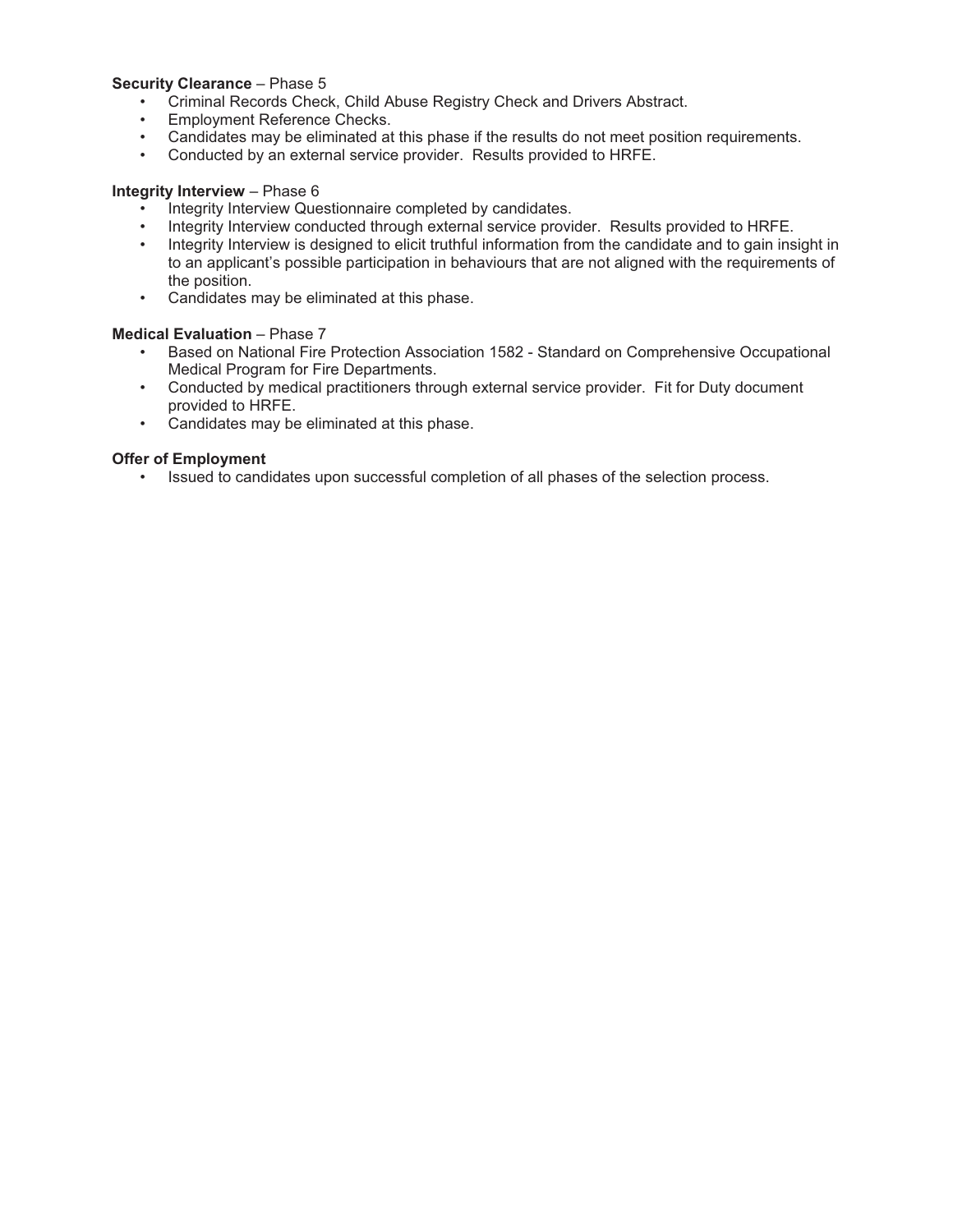#### HALIFAX REGIONAL FIRE **AND** EMERGENCY

#### $P \t 0 \t 1 \t i$  $\mathbf{c}$  $V$ M L  $\mathbf{a}$ n u.  $\overline{\mathbf{a}}$

| Subject:                | PARTICIPATION REQUIREMENTS FOR<br><b>ACTIVE MEMBERSHIP STATUS FOR</b><br><b>VOLUNTEER FIRE FIGHTERS</b> | Policy No:<br>$P-044$<br>The California and |
|-------------------------|---------------------------------------------------------------------------------------------------------|---------------------------------------------|
| Division:               | <b>ADMINISTRATION</b>                                                                                   | Page 1 of<br>2                              |
| Issued by:<br>Approval: | <b>OPERATIONS (B. Turpin)</b><br>$dl$ as $l$<br><b>Original Signed</b>                                  | 2010/05/28<br>Date of issue:                |
| Forms<br>required:      | $\sim 10^{-7}$<br><b>Fallen and Support Street, Security Street, Security</b>                           | <b>Revision date:</b>                       |
| File<br>information:    | VFAC - approved February 8, 2010                                                                        | and supply the an-                          |

#### **PURPOSE:** To define *Active Member* of the volunteer fire service through participation requirements for attendance at meetings, participation in training programs, and attendance at emergency events.

To establish a minimum participation standard for active members of Halifax Regional Fire and Emergency.

#### **POLICY: Active Membership Status:**

1) Members who meet or exceed the participation levels identified below are to be recognized as *Active Members* of the volunteer fire service wherever that status needs to be identified by Halifax Regional Fire & Emergency.

2) Individual departments may exceed this standard where warranted and supported by the membership.

3) Members who do not fit the parameters for *Active Member* may apply to be retained as Support Members where positions are available within the authorized complement. Participation requirements for operational support members are the same as those stated for active members. Administrative support members are expected to commit 2 hours per week to station activities.

# **Definitions:**

Attendance at meetings: The number of meetings includes all regularly scheduled meetings the member is expected to attend. This is normally monthly, but in the case of officers, may include additional management meetings or representation of the department in another context.

Attendance at training sessions: The number of training events includes all regularly